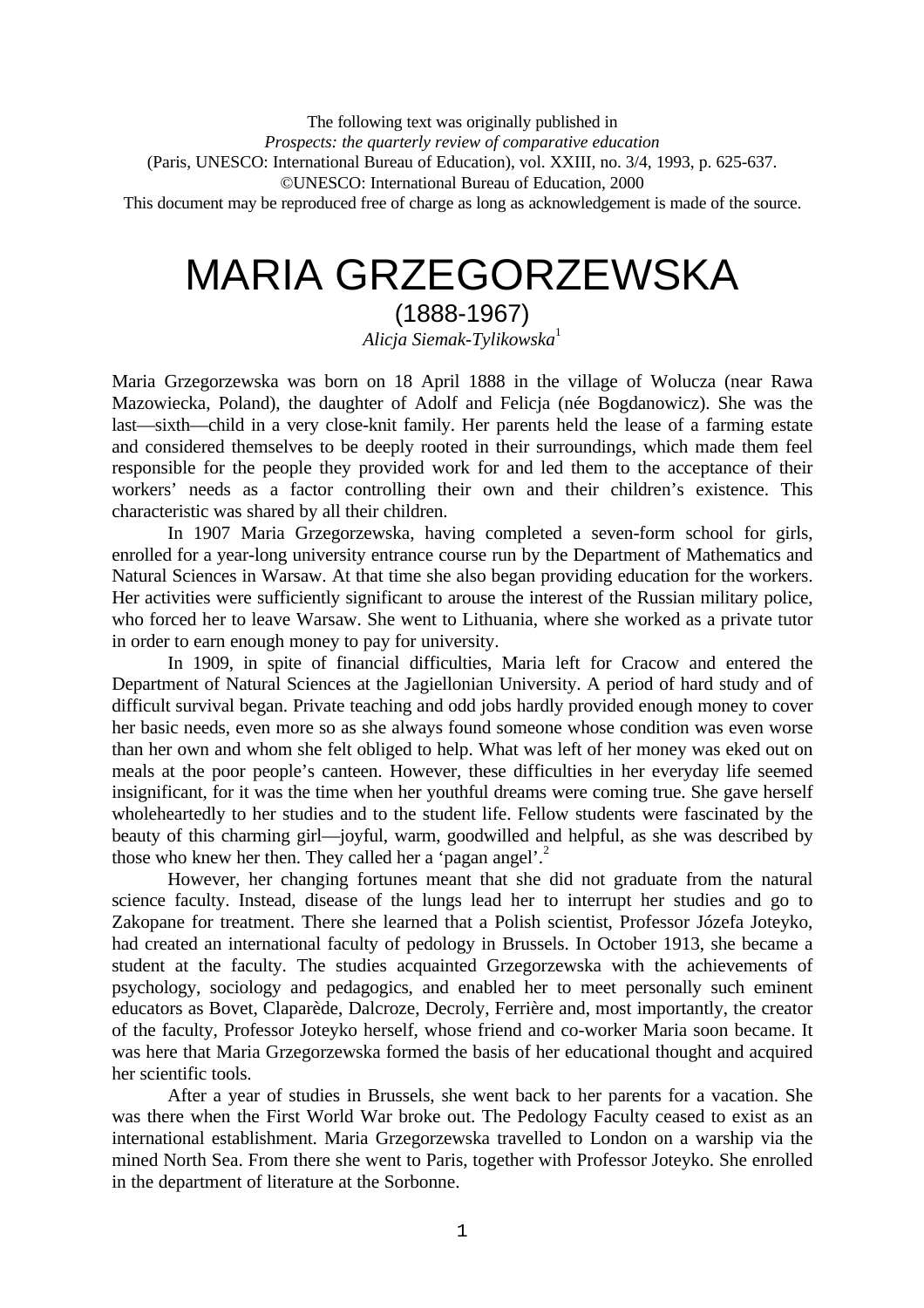During her studies at the Sorbonne she took part in an excursion to Bicetre Hospital for the profoundly mentally retarded. That visit determined her future life. She decided to become a social worker, helping those who were most helpless and in need of care—disabled children. The decision to give up everything she had herself aspired to in order to help others could be undertaken only by someone for whom another person constituted the highest value. In spite of the fact that since her early childhood the sight of physical impairment had induced in her feelings of fear and rejection, the need to compensate for the unfairness suffered by the handicapped became the guiding force in her life. Her first intention had been to devote her life to experiencing and popularizing beauty. Her doctoral dissertation on aesthetics, defended in 1916 at the Sorbonne, was devoted to a genetic and psychological analysis of children's and young people's aesthetic experiences.

Maria Grzegorzewska decided to bring her love of beauty to the world of human anomaly, disfigurement and handicap. In May 1919, she returned to Poland with the intention of pursuing her dream in the newly formed Polish Republic. Several months later, she became an assistant in the special education section at the Ministry of Denominations and Public Enlightenment. The social aim of bringing help to the handicapped required extensive organizational work in which Grzegorzewska could apply her educational knowledge.

This was the beginning of her future scientific, social and organizational career devoted to the people most in need of help—the handicapped—an activity which took up the whole of her life. She died in 1967.

### **Social and organizational work**

Maria Grzegorzewska had learned to involve herself with altruistic social work in her childhood. It was in her parents' house that she acquired an awareness for the moral responsibility for her deeds, the necessity of taking the good of others as her guideline and of helping those in need. The family home taught Maria deep patriotism and gave her moral direction so as to place her personal life at the service of the country. Patriotic traditions in the Grzegorzewski family, as in the majority of Polish families, were extremely strong.

In the year of Maria's birth, it had been 116 years since the first partition of Poland. The Polish State did not then exist, but the Polish nation had preserved its identity and its traditions, and had never ceased to believe in regaining its independence in spite of the many set-backs to nationalist uprisings. The memory of ancestors killed in the combat for independence and the constant struggle to get back their fatherland, even at the price of one's life, were basic educational truths to everybody at that time.

Maria proved that these notions were very real for her. In her early youth she was involved in underground movements during the period of partition, as well as later during the nazi occupation and in the Warsaw Uprising. Equally early, Maria became involved in social activities. In 1907 she established contacts with the Polish Socialist Youth Association and began her social service mainly in the form of clandestine and educational work among the workers. She co-operated with such distinguished scientists and social workers as Ludwik Krzywicki, Helena Radli´nska and Marian Falski. All her future was subservient to the realization of this social call. Towards the end of her life, she wrote:

What can I say about my social work? First of all, I cannot differentiate among the social, the economic, the scientific, etc. I was simply interested in an important though neglected social problem—social rehabilitation of the handicapped, caring for their lives and understanding this important social phenomenon; this became my goal. From whatever perspective I looked at it—humanistic, social, economic, scientific or educational—it remained equally important.<sup>3</sup>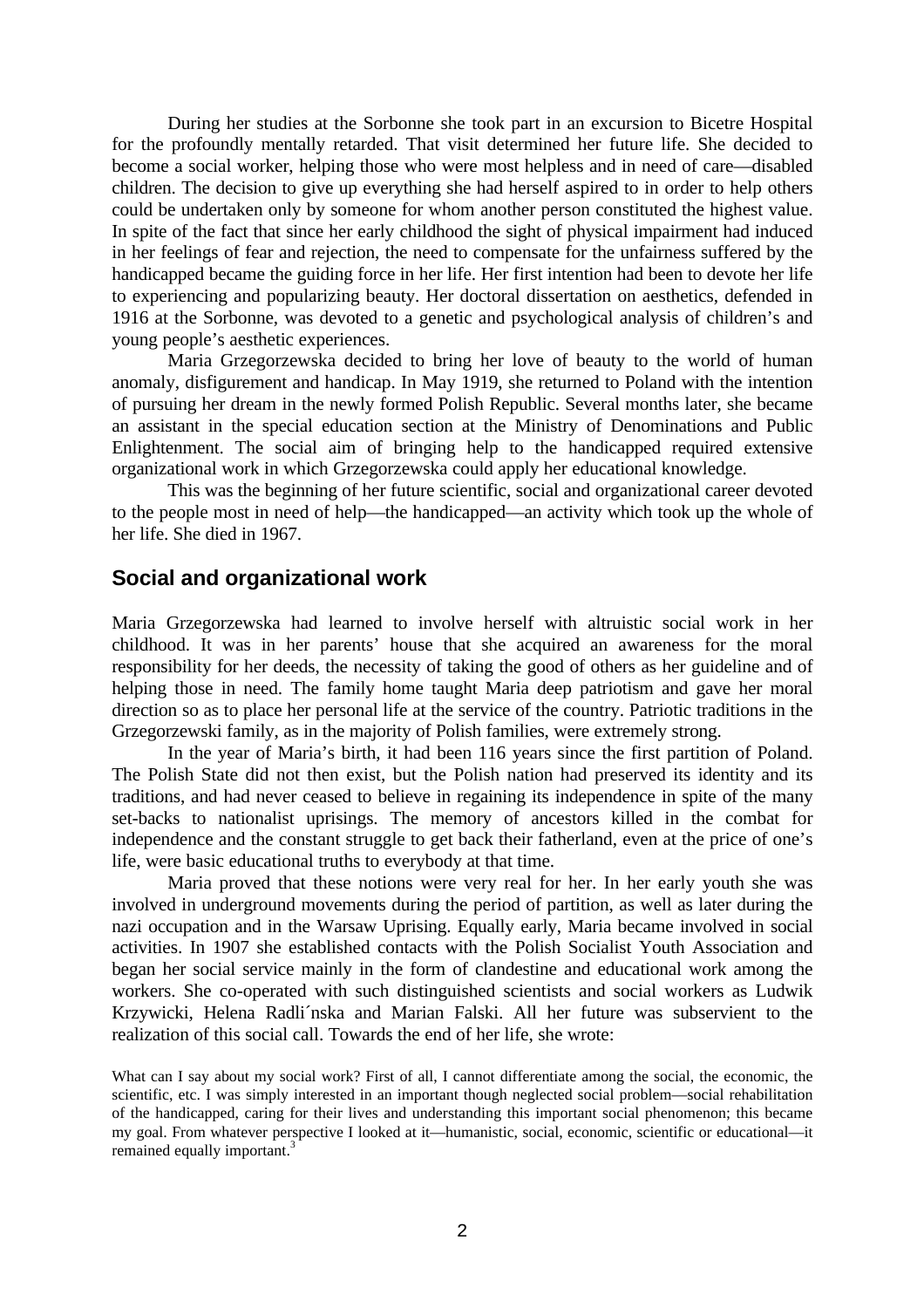When Grzegorzewska returned to Poland—a nation reborn after more than a century of bondage—there was no national system of institutions for the handicapped. The whole problem was set aside while the national education system was being set up.

In Poland, practical educational activity among the handicapped (initially the deaf, then the blind and the delinquent) had already started in the nineteenth century; in 1917 education for the mentally retarded was provided. These were, however, piecemeal actions, concentrating on the care of children with one type of impairment. This was the situation when Grzegorzewska began her struggle to restore to the handicapped a socially useful role, to give them back their place in life and among humanity. As a result, the Department of Special Education was created at the ministry.

This opened up the possibility for Grzegorzewska to put into practice the ideas she had presented in the article *On the Necessity of Organizing Special Education for Handicapped Children*, which had been publicly discussed at a meeting of the Polish Teaching League in Paris in 1918.

For the majority of European countries, special teacher education consisted of different courses organized in various ways and for various durations. In four European cities, there were established institutions preparing teachers for special education (Budapest, Warsaw, Moscow, Zürich). In Zürich and Moscow there were also scientific research institutions (the Chair of Curative Pedagogics and the Defectological Department of Moscow University). Various universities and teacher-training schools also carried out higher education in this area. However, it was only in Hungary that the supply of staff for special schools was linked to the demand.

Polish special education and pedagogics developed later and in a different way from those in the majority of European countries. At the time of regaining independence, there were only a few institutions for handicapped children, mostly set up on a haphazard basis on the initiative of private persons or charitable institutions.<sup>4</sup>

According to Grzegorzewska's approach, the struggle to improve the fate of handicapped children had to be accompanied by training for teachers in special education. That is why she organized a Special Education Course that, after several reorganizations, became the State Institute for Special Education three years later. The institute was an innovatory centre whose organization was based on an original concept of educational methods, not previously encountered in any foreign centre.

There were two key factors that made the Polish system of training special education teachers different from the systems used in other countries at that time. Firstly, this type of activity was undertaken simultaneously with the development of a network of special education institutions. In the majority of other countries, the officially planned training of staff began only when educational provision for the handicapped was already relatively well developed. However, in Poland—practically from the very beginning—a continuous system of training for teachers working in regular special education institutions was introduced. While, elsewhere in Europe, this training was carried out in a variety of courses, it must be added that there were similarities in conception and programmes.<sup>5</sup> Maria Grzegorzewska based herself on foreign experience in organizing the special education system and staff training, but she managed to avoid the pitfalls encountered by others.

In the second place, from the very beginning the State Institute for Special Education pursued not only didactic but also research goals. Obviously, the latter would not yeild results through short-term, randomly organized projects, for systematic, long-lasting observation and experiments were required.

Maria Grzegorzewska was the head of the institute from its creation until the end of her life. At the same time, she founded the Teacher's Institute—a centre for professionally active teachers who were attempting not only to raise their qualifications but also to perfect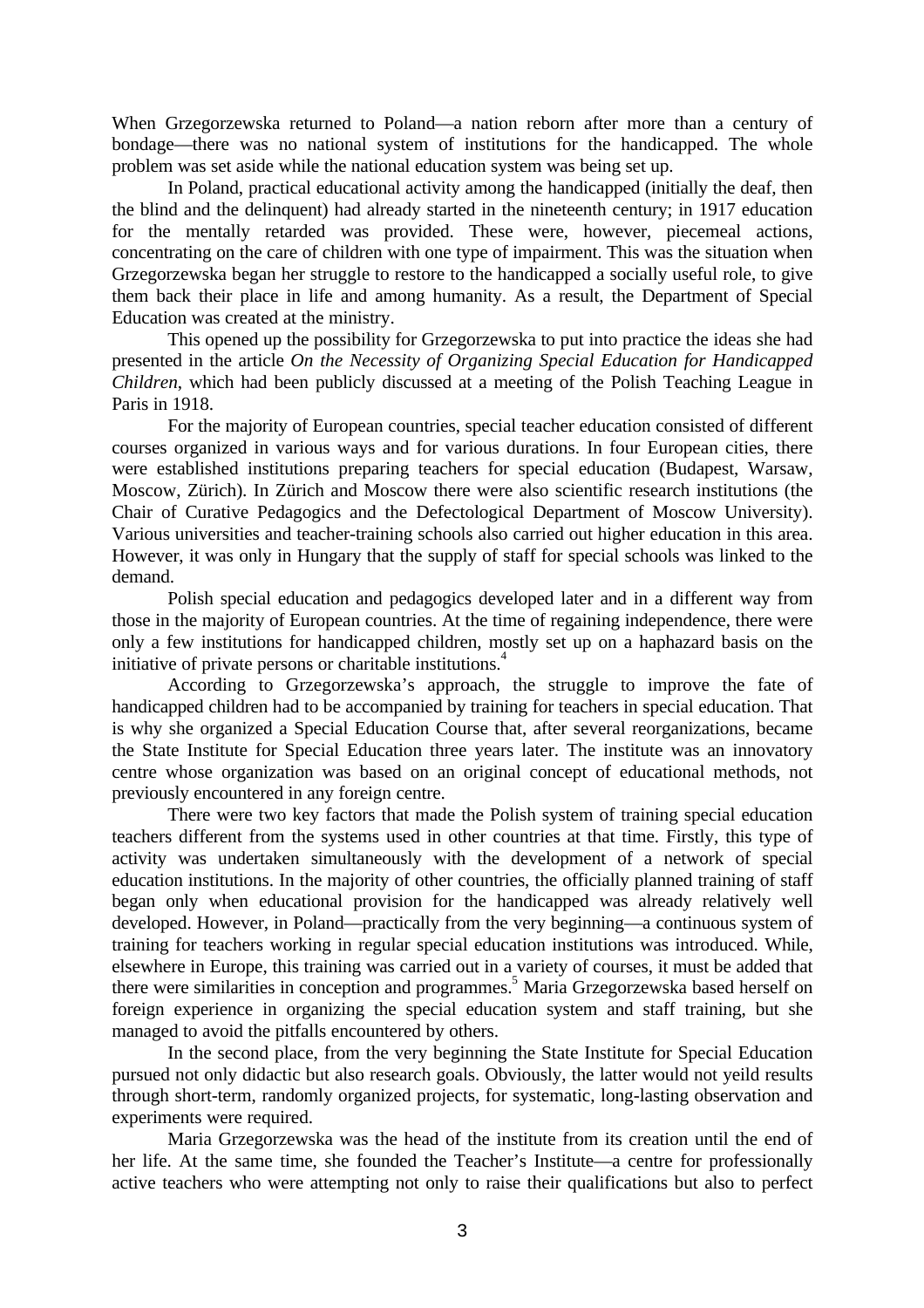their teaching technique. This approach reflected Grzegorzewska's assumption that the main aim of studies at an educational university was to develop the students' inquisitiveness and desire for self-development. A special school is, according to her, a magnificent workshop that imposes no limits; it discourages inactivity and passivity, but encourages constant observation, inquisitiveness, mental development and resistance to routine.<sup>6</sup>

During her directorship of both institutes, Grzegorzewska visited many schools scattered over the country in order to acquaint herself with the living and working conditions of Polish teachers.

Teacher education and training did not stop when trainees graduated from the institute. Grzegorzewska organized a School Centre within the Special Education Section, which grouped together all those involved with care for the handicapped. The centre organized vocational courses and seminars, thus enabling the exchange of ideas and experiences, together with direct contact between its members and Maria Grzegorzewska, and hence ensuring her influence upon them.

The other field of Grzegorzewska's activity in the between-war period was her work with organizations for the handicapped—the Deaf and Their Friends' Association, the Polish Association of the Blind—and social groups whose aim was to help the socially maladjusted, the mentally retarded and the physically handicapped.

The Second World War and the occupation of Poland interrupted this activity. The institute was closed and Maria Grzegorzewska's struggle turned against the Nazis. Already, in September 1939, she became a nurse in an army hospital. Later she was active in underground movements, distributing printed materials and arms, and participating in clandestine education. She was a member of the Main Committee for Helping the Jews; she helped to hide some of them and thus to save their lives.

After the liberation, she reopened the State Institute for Special Education, destroyed during the war, and once more became its head. The Special Education Section renewed its activity and so did the Polish Teachers' Union. Grzegorzewska was the Chairperson of the Pedagogics Section on the Main Board of the Union, which enabled her to stress the necessity for continuous teacher training. The loss of life among teachers during the war (30 per cent of them were killed) made it necessary to make up the numbers quickly. The section headed by Grzegorzewska initiated many forms of teacher training, both for serving and prospective teachers. She also launched wide-ranging research on the social status of teachers, on educational programmes, the role of school in its local community, and the question of aesthetic education. Such a wide range of subjects points to the richness of Grzegorzewska's interests.

In 1958, she was appointed to the first Polish Chair in Special Education in the Education Department of Warsaw University. She received the title of full professor. Thus, the institute's activities became connected with university work, and the graduates of the institute could continue their studies and broaden their knowledge within the field of their specialty.

## **Scientific activity**

Maria Grzegorzewska often stressed that her creative scientific work, though closely connected with her work, was somehow marginal when compared with her social and organizational activities: 'My scientific work is like tiny scraps in the social activity filling my life', she wrote in 1961 in *Letters to a Young Teacher*. 7 Those 'tiny scraps' made a valuable and rich contribution to Polish and international educational thought. It is thanks to Grzegorzewska that a new sub-branch of education was created in Poland—special education. The name was popularized by Grzegorzewska herself.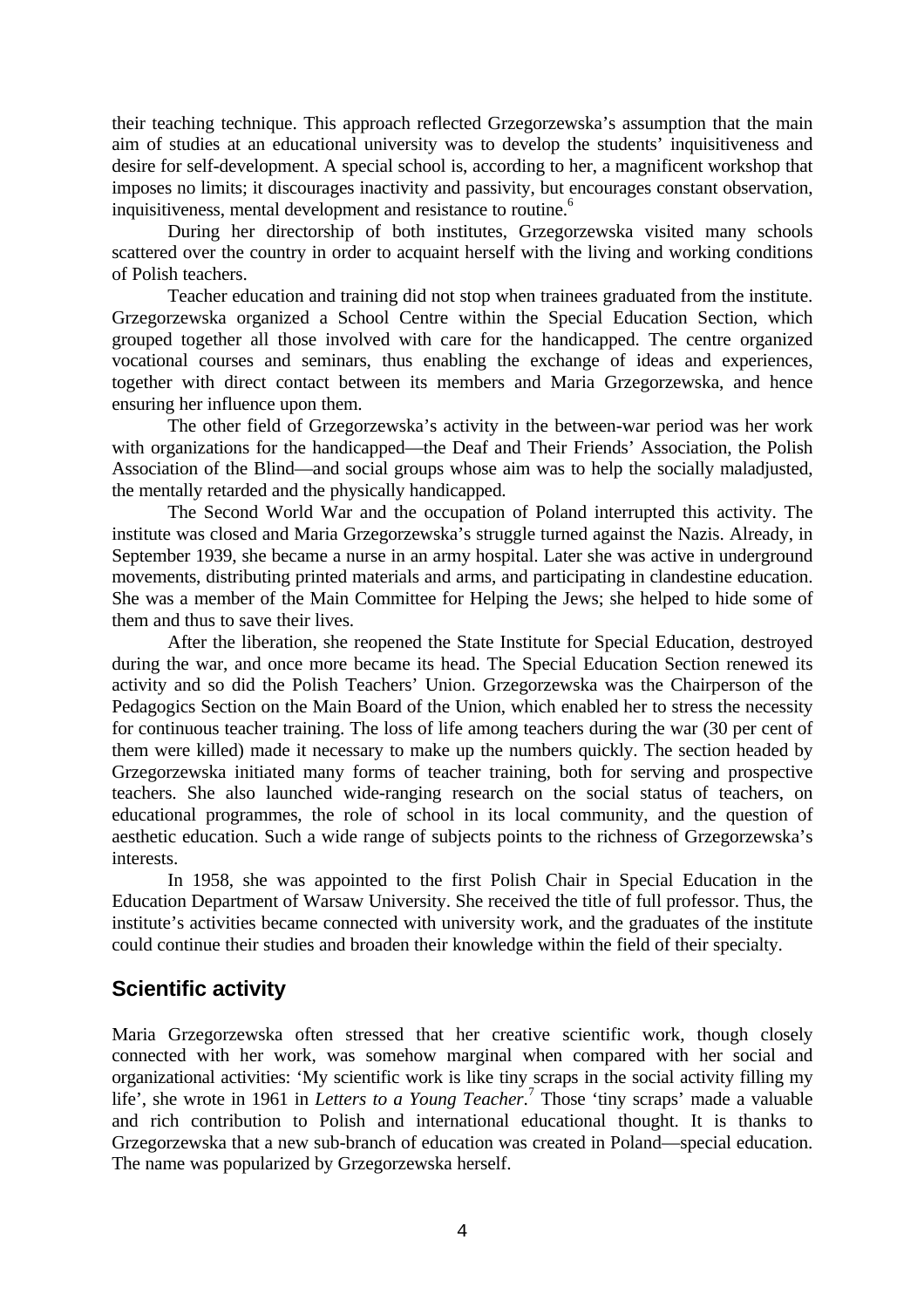Already, through the use and emphasis put on the term 'special education', the essence of her views on the subject and the goals of this field of science were expressed. Special education, in her view, covered the whole area of facts and situations, together with their theory, which went beyond the biological and social norms. Thus, it concerned all educational situations connected with organic impairment and defect, as well as with social maladjustment. Consequently, she drew people's attention to the significant differences between special education and other sciences. The differences consist in: the goal itself, the applied methods, the scientific equipment and the necessity of special training for the tutor before conducting his/her work with the handicapped child. The term 'curative pedagogics' points to the character of treatment; 'defectology' does not include the pedagogic influence; 'special education' indicates the uniqueness of the whole working scheme.<sup>8</sup>

According to Grzegorzewska, the object of the study of special education covered not only defects in the general somatic, psychic and sociological structure of the handicapped child, but also the healthy elements, which must be developed and exploited to compensate for the shortcomings. This holistic view of problems connected with the handicapped child's life is typical of Polish special education up till now.

The main goal of special education was, according to Maria Grzegorzewska, social rehabilitation for the maladjusted, disabled or otherwise abnormal children. Her scientific novelty was not limited exclusively to introducing the above-mentioned problems to education. The shift occurred from focusing on the type of handicap to concentrating on the type of rehabilitation required. This resulted from Grzegorzewska's original approach to rehabilitation. In its literal sense, the term 'rehabilitation' may be applied only in the case of children in special care, for example the chronically ill or the socially maladjusted. 'In the case of other such children, this notion must be understood metaphorically—the aim of special education to bring them back to *health* within the limits attainable by them, and—in other cases—to find means of compensation'. 9 Thus, 'the ultimate goal of special education is to give the handicapped the feeling of *being normal* [as far as it is] possible for them to achieve, training them and providing them with knowledge and skills allowing for socially useful work, that is, adapting them to social life, which should improve their self-image.<sup> $10$ </sup>

The aim of special education expressed in this way indicates an evolution compared to earlier views expressed, for example, by Decroly or Hessen. They believed that the only aim of special education was to overcome and compensate for inborn or acquired organic deficiencies. Consequently, educational work concentrated almost exclusively on means and methods to compensate for shortcomings. Thanks to Maria Grzegorzewska, the goals of special education became broader; they became part of general education.

Accepting the basic assumption that all abnormalities stem from a common cortical and sub-cortical somatic source, she believed that various rehabilitation mechanisms should operate in the same way. Her laws of compensation and adaptation played the main role in this process. Her studies and observations led her to the conclusion that any sensual impairment results in the creation of specific structures in the other senses to compensate for the original deficiency. Thus, for instance, the so-called 'sense of obstacle' is a compensating dynamic structure in the blind. Consequently, education of children with sensual deficiencies should consist of controlling the creation of such structures. In all cases, compensation follows the same pattern and results in the creation of substitute behaviours. The adaptation mechanism is also common for all types of impairment. Compensation and adaptation allow us to prepare a child to lead a life as full as is attainable by him/her. Grzegorzewska's views on the phenomenon of sense compensation underwent evolution: from the theory of simple sense replacement (theory of *wikariat*, 1930) to dynamic structural patterns of a complex structure (1959). The theory of *wikariat* was described in a work unique at that time—*Psychology of the Blind*<sup>11</sup>—an extensive monograph in which she explains the phenomena of a blind person's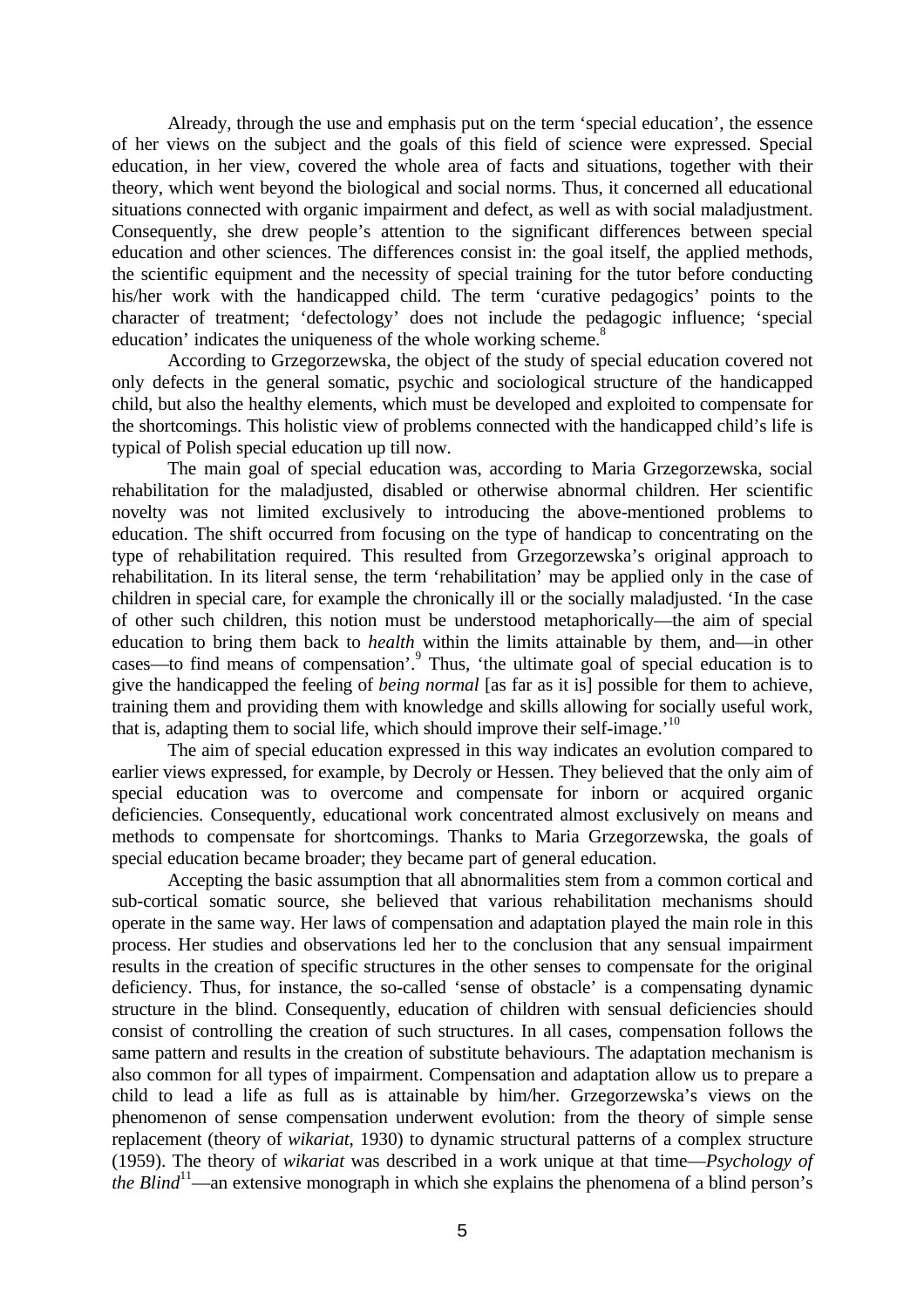psychological life not previously understood, basing herself on the recently launched Gestalt psychology.

In 1959, in the article *The Phenomenon of Compensation in the Blind and Deaf*, she presented a theory of dynamic structural patterns. In her justification of the theory, she used Pavlov's terminology, explaining the relations between the primary and secondary signal systems and the patterns that appear in the functioning of sensual analysers. This theory is still the basis for understanding the patterns in the sensual compensation processes and for rehabilitation of the blind, the deaf and deaf-mutes. In this article she wrote:

The ability to perfect the cortical components of the analysers is the ability to form dynamic structural patterns based on the data which were provided by many analysers simultaneously which—together with the perfection of these systems—makes the mechanism of sense reception of stimuli covered by the structure richer and more diversified, which in turn makes the structural patterns themselves richer and more diversified, the relations between them becoming also more detailed and diversified (for they become inter-analysers). In the cases of sight or hearing deficiencies, the arising structures in the blind or the deaf will differ from those in people who can see and hear, for different sense organs will constribute their part to replace the absent visual or acoustic factors. Hence, different senses are important for the blind and the deaf—such cortical functions as attention or association become more important for them. According to earlier terminology, sense perception is interrelated, which means it is part of the same structural system. Thus, it is the whole structural system that performs the compensating substitutive role and not its parts. Responsiveness is not formed while whole sets of structural systems are. Therefore, the elements constituting their parts acquire new significance and, because of their ultimate function, become more complex by adding new components. [...] The formation of dynamic structural systems in the blind and the deaf does not principally differ from the same process taking place in those who see and hear. They are formed by simple differentiation in the primary signal system and in the transformations of higher analysis/synthesis in the secondary signal system.<sup>1</sup>

According to Grzegorzewska, the basic guidelines of rehabilitation activities comprise: stimulating the inner dynamism of an individual; activating him/her and making him/her independent; introducing him/her to life going on around; combining mental and physical work; and introducing him/her to community activities.

Apart from rehabilitation, the field of special education also covers preventive and adaptive activities. According to Grzegorzewska, preventive actions should stem from respect for man and profound knowledge about an individual.

Preventive actions should be undertaken and developed not only in relation to an individual endangered by impairment, but also in relation to his environment, that is, one should constantly control the development of all conditions favourable to the proper development of a person, and avoiding the development of those conditions which in any way can hinder this development.<sup>13</sup>

Similarly, the social adaptation of a handicapped child should concern both the child and his/her family. According to Grzegorzewska, this process consists not only in adapting to existing conditions, but also in introducing changes to these very conditions. The subject of special education—the handicapped child—is a child who, because of organic deficiencies or functional problems, has difficulties in getting to know the world and making contact with his/her environment, thus being prevented from spontaneous social adaptation. In her classification of handicapped children, Grzegorzewska distinguished the following groups: the blind and the partially sighted; the deaf and the hard-of-hearing; the mentally retarded; the chronically ill and the handicapped; and the socially maladjusted.

Maria Grzegorzewska, though interested in the whole of special educational theory, that is of all its sub-branches—education, oligophrenopedagogy, surdopedagogy, therapeutic education and resocialization education—pursued in them to varying degrees. She was mostly interested in the problems of the blind, then of the deaf—mainly because of her long-term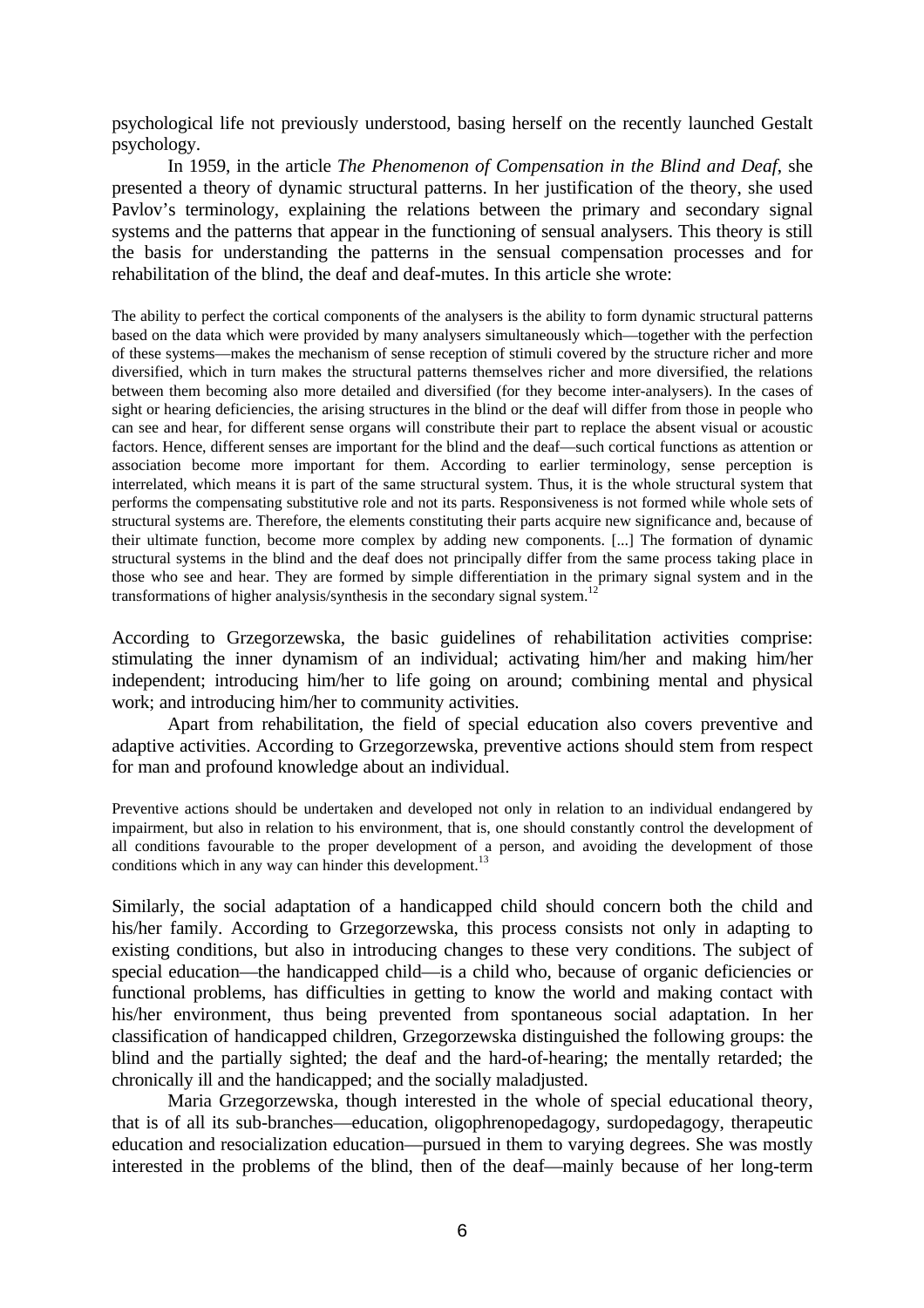research on the phenomenon of compensation in these two types of handicap. This does not mean that she considered the other branches less important. She considered the problems of re-educating the mentally retarded, the socially maladjusted or the chronically ill to be equally valid. She spoke about those problems in numerous articles which were frequently published in the journal *Special School*.

The theory of dynamic structural patterns formed the foundation of Grzegorzewska's method of teaching in special education institutions. This method has found wide application in the activities of Polish special education schools. According to Grzegorzewska:

The method teaches us how to look, observe, examine, and understand natural and social phenomena, how to draw conclusions, connect causes with effects, and systematize one's observations, how to think and thus develop the capacity of adapting phenomena and conditions to the needs of man and society. The method provides a valuable and rich reflection and experience in the process of shaping the patient's outlooks.<sup>14</sup>

Her method consisted of organizing work centres. It was based on Decroly's interest-centre method. However, while in the latter the core of the activity was work undertaken by students pursuing their own interests, the former stressed the process of children's socialization—the outcomes of their own work should be socially useful. In this way, a child acquires personal experience, and develops substitute images facilitating his/her adaptation to life through individual activity and practice of living. The basic didactic unit in the work-centre method starts with the introduction of classes stimulating or toning up a child as part of the process of preparation for work. Then, the teacher should describe an interesting goal to be achieved through the work and present the different stages for reaching it, obviously adapted to the child's cognitive potential. The children's proper cognition follows. This is a way to experience rich and diversified activities.

The next stage of connecting theory with practice consists of a variety of creative and reproductive expressions. The unit is concluded with external and subjective evaluations of the activities conducted. Grzegorzewska pointed out that each unit should be accompanied by broad and thorough cognition, an understanding of social and natural environments, a dialectical approach to the ideas presented, team work, and the linking of physical and mental activities. The power and beauty of work to bring one's intentions to fruition was stressed; so were active attitudes to life and the feeling of responsibility. Grzegorzewska's deep faith in the possibility and effectiveness of education was always the foundation of her pedagogical ideology. It was supplemented, however, with a realistic view of the problems and aims of education, and its limits in individual cases. A thorough analysis of every patient and his/her educational situation should be a starting point for individual preventive treatment. The analysis should concern not only deficiencies, symptoms or sociological behaviour found in the patient, but also notes the healthy points, which should be particularly protected, developed and exploited.

Basing rehabilitation on a thorough knowledge of the child required the application of verifiable methods and diagnostic procedures, as well as an acquaintance with the norm constituting the point of reference for a given deviation. Consequently, Grzegorzewska had to develop her methodical interests. Her theory of preventive treatment, diagnosis and pedagogical therapy was based on experience, thus ensuring its practicality and utility. In creating the Polish special education schools, she based herself on systematic empirical studies, which was a novelty in itself, and made use of the achievement of other disciplines such as psychology, biology, physiology and medicine. She never separated theory and scientific reflection from educational practice. The titles of her works alone show how much scientific and practical educational activities were interconnected.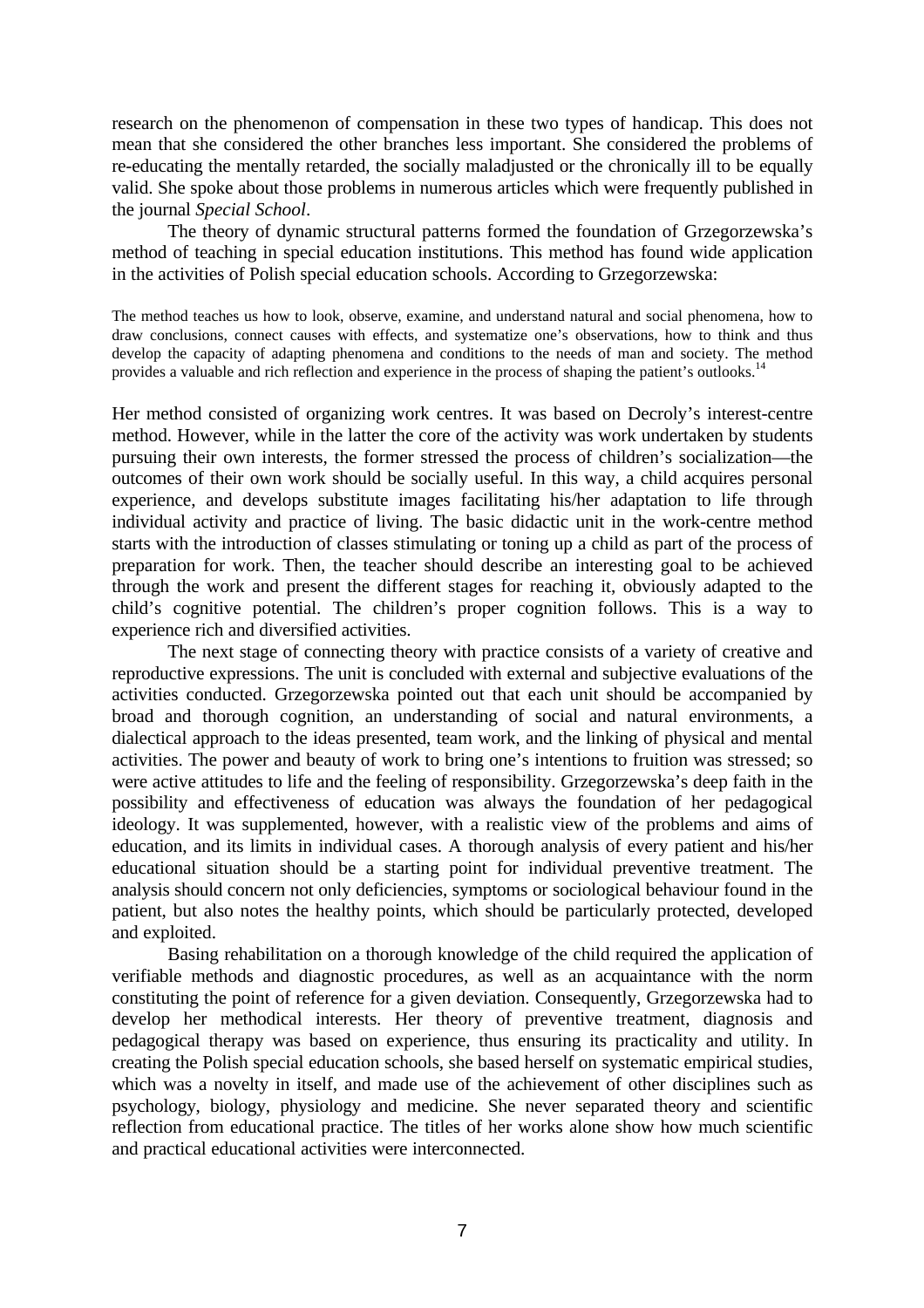Maria Grzegorzewska has also earned a name in the world of Polish education as an eminent specialist of the teaching profession and an innovator in the area of teacher training. She considered the model of a teacher-tutor from the perspective of the requirements imposed on the teacher by society and him/herself, and also from the perspective of concrete activities in teacher training. In her reflections on the teacher, she tried to find answers to questions about the value of the teacher as a human being, about the most important features enabling him/her to function effectively and about how these features can be drawn out in the teacher. In the simple and direct words used in her letters to her younger colleagues/teachers, she points to the significance of a teacher's work, for whom the human-being constitutes the ultimate value, and for whom the most important task is serving society. Her description of social service, based on Adam Chmielowski's definition ('the blessed brother Albert'), states that 'man should be like bread to feed everyone'. Such a function may be performed by 'an ethical, social and real human-being'.<sup>15</sup>

The ethical human being, according to Maria Grzegorzewska, is a good man or woman, motivated by concern for others, and evoking concern in fellow human-beings by his/her example. Concern and kindness, in turn, are impossible without responsibility. One is responsible for what one cares for. 'The feeling of responsibility is not only a motivation to work but also a determinant of its value'.<sup>16</sup> These views undoubtedly reflect the echo of Jan Wladyslaw Dawid's words about 'the love of human souls'. A teacher should understand that his/her work 'constitutes in reality a great contribution, a great socio-cultural value, for it introduces a man to the world of knowledge'. <sup>17</sup> 'The world and life of a man' may depend upon what kind of teacher one has.<sup>18</sup> Such understanding of the dignity of the profession obliges the teacher to pursue self-education, to develop his/her personality and to acquire knowledge. In the *Letters to a Young Teacher*, Grzegorzewska presents various types of teachers in various situations—both good and bad. The play of opposites illustrates the possibilities for change—for improvement. The routine and boredom resulting from teaching are opposed to the creative teacher who undertakes research work. Education and acquired knowledge, though extremely important, are not the key values in the teacher's work. What is more important and significant is the teacher's attitude towards people, a concern for the child, and creative dynamism that could make the school into a cultural centre. These assumptions form the foundation of training at the Teacher Training Institute founded by Grzegorzewska.

It is impossible to present all the aspects of Maria Grzegorzewska's activities in this profile—she was a social worker, an organizer and a scientist. However, her portrait would be incomplete if we did not mention the way she is remembered by her students and co-workers. For them, she was first of all a good and warm human being, ready to help with a word or a deed whenever necessary. 'The open doors of her study and apartment were symbolic; they would never be closed because, as she said, if someone wanted something of me, it was easier for him just to stand in the door rather than to knock<sup>', 19</sup> In *Letters to a Young Teacher*, directed to those who, after the difficult years of war and occupation, undertook the burden of being teachers, she wrote: '[...] to do something worthy, one has to be internally a person, one has to have one's own life, world, set of beliefs—something to be convinced of and to be of service to'.<sup>20</sup> Her life was witness to the truth of these words.

#### **Notes**

<sup>1.</sup> *Alicja Siemak-Tylikowska (Poland).* Ph.D., University of Warsaw. Professor of Pedagogics and Deputy Dean of the Department of Pedagogics at the University of Warsaw. Research interests include teaching, programmed learning, and the structure and theory of curricula selection. Author of: *Introduction to curricular selection* (in Polish).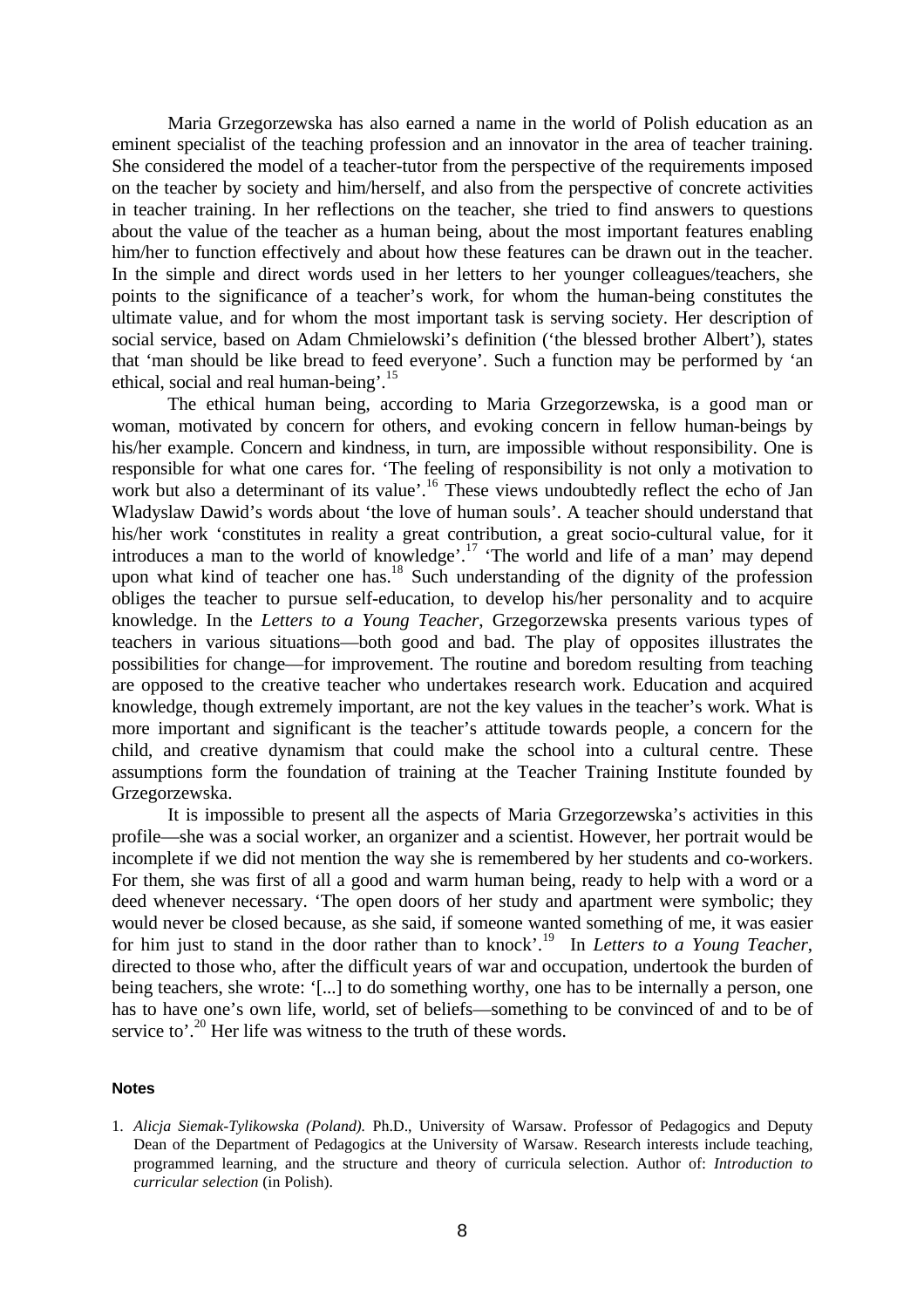2. J. Doroszewska, M. Falski and R. Wroczynski (eds.), *Maria Grzegorzewska: Materialy z sesji naukowej 7.XI.1969*, Warszawa, Nasza Ksiegarnia, 1972, p. 14.

- 4. W. Gasik, [*Training special school-teachers in Poland before 1939*], Warszawa, Wydawnictwa Szkolne i Pedagogiczne, 1991, p. 191.
- 5. Ibid., p. 192.
- 6. Maria Grzegorzewska, *Wybór pism*, Warszawa, Panstwowe Wydawnictwo Naukowe, 1964, p. 39.
- 7. Maria Grzegorzewska, *Listy do mlodego nauczyciela (Cykl III)*, Warszawa, Panstwowe Zaklady Wydawnictw Szkolnych, 1961, p. 43.
- 8. Maria Grzegorzewska, [*Special Pedagogics: Lecture notes from the State Institute of Special Pedagogics*], Warszawa, Panstwowy Instytut Pedagogiki Specjalnej, 1960, p. 4.
- 9. Ibid. p. 90.
- 10.Ibid. p. 88.
- 11.Maria Grzegorzewska, [*Psychology of the Blind, Vol.1*, Warsaw The Scientific Pedagogical Society, 1930?]
- 12.Maria Grzegorzewska, [A phenomenon of compensation in the blind and the deaf], *Szkola specjalna* (Warszawa), Vol. 21, no. 3, 1960, p. 124.
- 13.Maria Grzegorzewska, [*Special Pedagogics*], op. cit., p. 99.
- 14.Ibid., p. 102.
- 15.Maria Grzegorzewska, *Listy do mlodego nauczyciela (Cykl I)*, Warszawa, Nasza Ksiegarnia, 1947, p. 51.
- 16.Maria Grzegorzewska, *Listy do mlodego nauczyciela (Cykl III)*, op. cit., p. 4.
- 17.Maria Grzegorzewska, *Listy do mlodego nauczyciela (Cykl I)*, op. cit., p. 14.
- 18.Ibid., p. 13.
- 19.J. Doroszewska, M. Falski and R. Wroczy´nski, op. cit., p. 152.
- 20.Maria Grzegorzewska, *Listy do mlodego nauczyciela (Cykl I)*, op. cit., p. 24.

#### **References I: Important works by Maria Grzegorzewska**

- Grzegorzewska, M. Essai sur le développement du sentiment esthétique: Recherches d'esthétique périmentale faites sur les élèves des écoles de Bruxelles. *Bulletin de l'Institut général psychologique* (Paris), No. 4-6, 1916, p. 107-251. [Doctoral dissertation]
- ——. Le paysage et son appréciation par la jeunesse scolaire. *Journal de psychologie normale et pathologique* (Paris), 1917.
- ——. Enquête sur les goûts esthétiques de la jeunesse scolaire. *Journal de psychologie normale et patholologiqe* (Paris), Vol. 12, No. 6, 1915-18.
- ——. [On the Necessity of Organizing Special Schooling for Abnormal Children in Poland.] *Rocznik Polskiej Ligy Nauczania* (Paris), 1918, p. 3-4.
- ——. Le portrait et son appréciation au point de vue esthétique par la jeunesse scolaire. *Journal de psychologie normale et pathologique* (Paris), Vol. 12, No. 5, 1915-1918.
- ——. [*Enfance anormale*.] Warsaw, Ministry of Denominations and Public Enlightment, 1920.
- ——. [On the Pedagogical Movement in France during the War.] *Ruch pedagogiczny* (Warszawa), Vol. 7-9, No. 1-3, 1920, p. 19-34.
- ——. Les types d'idéation esthétique. *L'Année psychologique* (Paris), 1921.
- ——. [Introductory remarks on tutorship of abnormal children.] *Szkola powszechna* (Warszawa), Vol. 2, No. 3-4, 1921, p. 341-451.
- ——. [The Importance of Abnormal Child Psychopedagogics in Teacher Training.] *Ruch pedagogiczny* (Warszawa), Vol. 8-16, No. 1-3, 1921, p. 10-15.
- ——. [The State Seminar of Special Pedagogics in Warsaw.] *Ruch pedagogiczny* (Warszawa), Vol. 9-11, No. 5-6, 1922, p. 109-14.
- ——. [Intelligence Quotient According to Binet's Scale and its Diagnostic Significance: a Critical Report.] *Szkola specjalna* (Warszawa), Vol. 1, No. 1, 1924-25, p. 27-35; Vol. 1, No. 2, 1924-25, p. 72-92.
- ——. Struktura psychiczna 'zmyslu przeszkód' u niewidomych [The Psychological Structure of the 'Obstacle Sense' in the Blind]. *Szkola specjalna* (Warszawa), Vol. 2, 1925-26, p. 193-203.
- ——. [Visual Imagination in the Blind.] *Szkola specjalna* (Warszawa), Vol. 2, No. 3, 1925-26, p. 146-55.
- ——. Orientowanie sie niewidomych w przestrzeni [The Blind Orienting in Space]. *Szkola specjalna* (Warszawa), Vol. 3, No. 4, 1926-27, p. 197-204.
- ——. Struktura wyobrazen surogatowych u niewidomych [The Structure of Surrogative Imagination in the Blind]. *Polskie archiwum psychologii* (Warszawa), 1926-27, No. 2-4, p. 301-24.

<sup>3.</sup> Ibid., p. 136.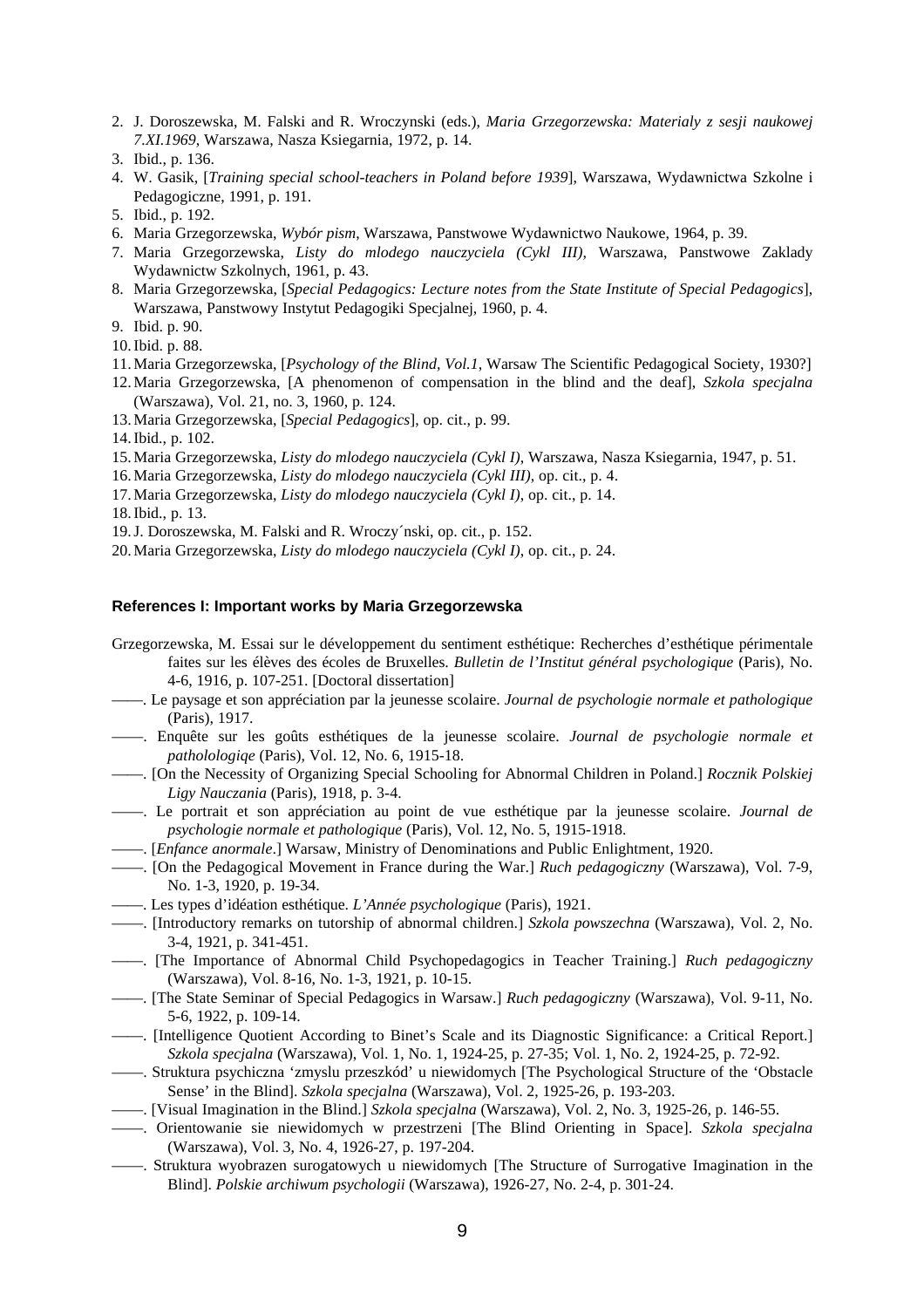- ——. Uwagi o strukturze psychicznej niewidomych od urodzenia [Remarks on the Psychological Structure of Those Born Blind]. *Szkola specjalna* (Warszawa), Vol. 3, No. 1, 1926-27, p. 1-9.
- ——. [The Deaf-blind.] *Szkola specjalna* (Warszawa), Vol. 4, No. 1, 1927-28, p. 16-32; Vol. 4, No. 3-4, 1927- 28, p. 161-85.
- ——. [*On Children Who Need Special Care*. Warsaw, Polish Committee of Children's Care, 1928.]
- ——. Sady dla nieletnich jako jeden z czynników profilaktyki przestepczosci i projekty reform w tej dziedzinie [Courts for the Juvenile as a Factor in Crime Prevention and Reform Projects in this Field]. *Szkola specjalna* (Warszawa), Vol. 6, No. 4, 1929-30, p. 213-32.
- ——. [*Psychology of the Blind. Vol. I.* Warsaw, The Scientific Pedagogical Society, 1930?]
- ——. Nowe drogi w nauczaniu gluchoniemych [New Ways of Teaching the Deaf-mute]. *Szkola specjalna* (Warszawa), Vol. 9, No. 1, 1932-33, p. 1-14; Vol. 9, No. 2, 1932-33, p. 98-108.
- ——. [Schools and Institutions for the Deaf-mute, the Blind, and the Deaf-blind. *School Hygiene* (Warsaw), 1933, p. 441-64.]
- ——. [The Blind Teacher: His Training and Work Value in the School for the Blind.] *Szkola specjalna* (Warszawa), Vol. 14, No. 1-5, 1937-38, p. 13-18.
- ——. Znaczenie wychowawcze osobowosci nauczyciela. Uwagi na tle obserwacji zycia i pracy nauczycieli szkól powszechnych [The Educational Significance of the Teacher's Personality: Remarks from the Perspective of Observing Primary School-teachers' Life and Work)]. *Chowanna* (Warszawa), Vol. 9, 1938, No. 5, p. 193-206.
- ——. *Listy do mlodego nauczyciela (Cykl I)* [Letters to a Young Teacher, Cycle I]. Warszawa, Nasza Ksiegarnia, 1947.
- ——. [Curative Pedagogics: Lecture Notes. Warszawa, 1952-53 (typescript).]
- ——. [Justification of the Value of Rehabilitation Working Methods in the Special School in View of Pavlov's Findings]. *Studia pedagogiczne* (Warszawa), Vol. 2, 1955, p. 207-44.
- ——. Analiza wartosci rewalidacyjnych metody 'ósrodków pracy' [An Analysis of the Value of the Rehabilitation Method of 'Work Centres']. *Szkola specjalna* (Warszawa), Vol. 18, No. 1, 1957, p. 6- 32.
- ——. *Listy do mlodego nauczyciela (Cykl II)* [Letters to a Young Teacher, Cycle II]. Warszawa, Panstwowe Zaklady Wydawnictw Szkolnych, 1958. 64 p.
- -. [A Synthetic View of the 'Work Centre' Method from the Perspective of its Rehabilitation Value]. *Szkola specjalna* (Warszawa), Vol. 20, No. 1-2, 1959, p. 2-3.
- ——. Wyobrazenia zastepcze jako jedna ze swoistych form kompensacji w przystosowaniu sie gluchych do swiata slyszacych [Substitute Images as a Specific Compensation Form in the Deaf's Adaptation to the World of the Hearing]. *Szkola specjalna* (Warszawa), Vol. 20, No. 6, 1959, p. 313-20.
- ——. [*Special Pedagogics, Lecture Notes from the State Institute of Special Pedagogics*.] Warszawa, Pa´nstwowy Instytut Pedagogiki Specjalnej, 1960.
- ——. *Listy do mlodego nauczyciela (Cykl III)* [Letters to a Young Teacher, Cycle III]. Warszawa, Panstwowe Zaklady Wydawnictw Szkolnych, 1961.
- ——. *Wybór pism* [Selected Writings]. Warszawa, Panstwowe Wydawnictwo Naukowe, 1964. 358 p.
- ——.; Joteyko, J. (eds.) *Rocznik Polskiej Ligy Nauczania* [Yearbook of the Polish Education League]. Paris, 1918.
- ——.; Joteyko, J. *Metody i zakres nauczania powszechnego w Belgii* [The Methods and Range of Primary Education in Belgium]. Warszawa, Arct, 1922.

#### **References II: Selected texts on Maria Grzegorzewska's theories and practices**

- Baley, S. (comp.) [Dr.Maria Grzegorzewska: Psychology of the Blind.] *Polskie archiwum psychologii*, Vol. 5, No. 2-3, 1932, p. 343-44.
- Bandura, L. [Maria Grzegorzewska is Dead.] *Zycie szkoly* (Warszawa), Vol. 22, No. 6, 1967, p. 1-4.
- Doroszewska, J. [The Achievements of the Institute of Special Education in the Theory and Practice of Special Pedagogics. In: *Fifty Years of Maria Grzegorzewska State Institute of Special Education (1922-1972)*. Warsaw, 1972, p. 14-43.]
- ——. [Maria Grzegorzewska among Us.] *Szkola specjalna* (Warszawa), Vol. 28, No. 3, 1967, p. 195-200.
- ——. [The Teacher-Tutor as Viewed by Maria Grzegorzewska.] *Szkola spejalna* (Warszawa), Vol. 31, No. 2, 1970, p. 97-109.
- ——.; Falski, M.; Wroczynski, R., (eds.) Maria Grzegorzewska. *Materialy z sesji naukowej—7. XI. 1969*. Warszawa, Nasza Ksiegarnia, 1972. 181 p.